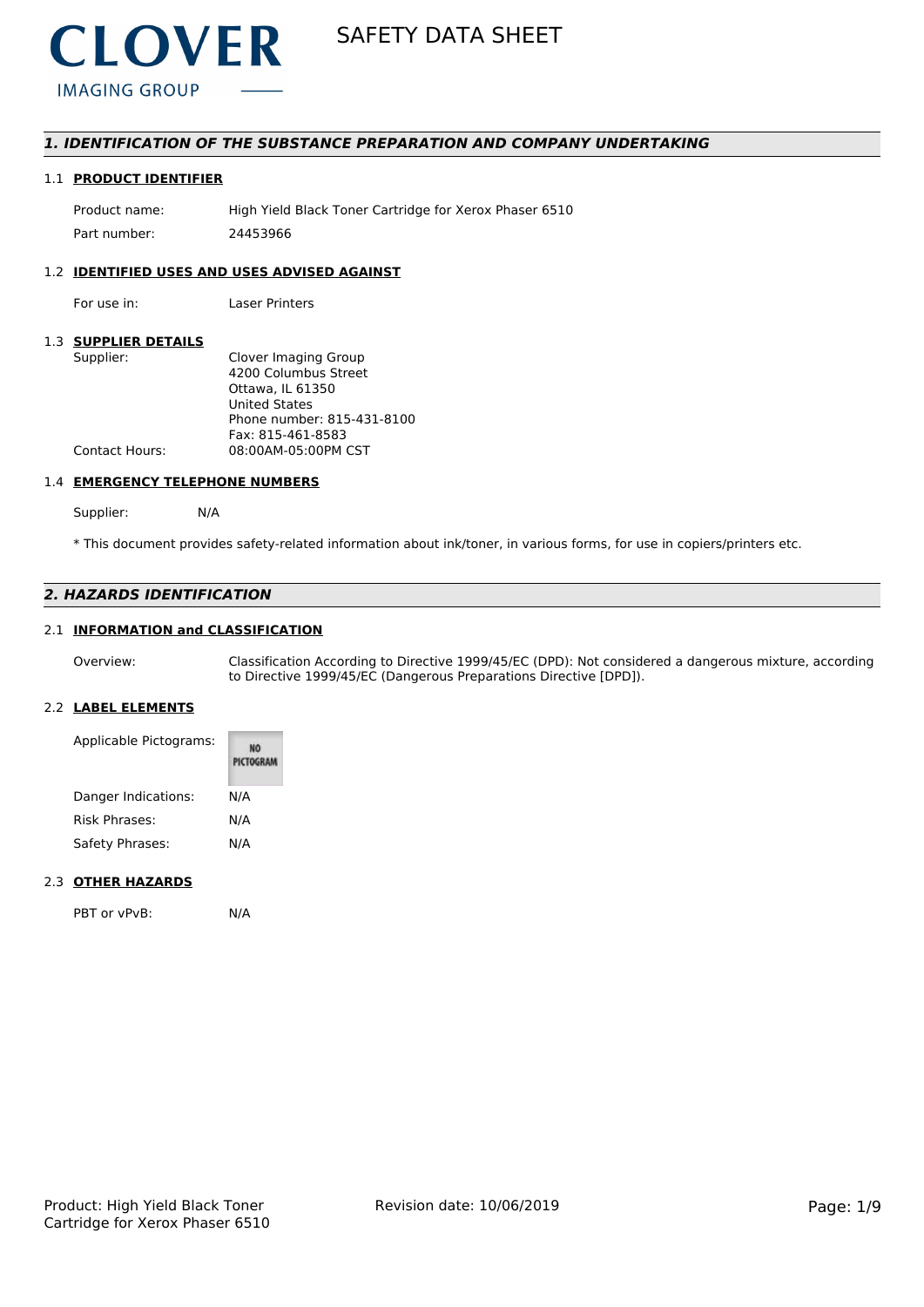

### *3. COMPOSITION / INFORMATION ON INGREDIENTS*

| Ingredients  | <b>CAS number</b> | Weight % | <b>OSHA</b><br><b>PEL</b> | <b>ACGIH</b><br><b>TLV</b> | Other                            |
|--------------|-------------------|----------|---------------------------|----------------------------|----------------------------------|
|              |                   |          |                           |                            |                                  |
| Polymer      | 25085-34-1        | 70-80    |                           |                            |                                  |
| Wax          | Proprietary       | $1 - 10$ |                           |                            |                                  |
| Carbon Black | 1333-86-4         | $1 - 10$ | 3.5 mg/m $3$              |                            | EC NUMBER: 215-609-9; NIOSH: 3.5 |
|              |                   |          |                           |                            | mq/m3                            |
| Silica       | 7631-86-9         | $1 - 10$ | $((80)/\sqrt{2})$         |                            | EC NUMBER: 231-545-4             |
|              |                   |          | SiO <sub>2</sub> )        |                            |                                  |
|              |                   |          | mg/m3                     |                            |                                  |
|              |                   |          | Total Dust)               |                            |                                  |

The Full Text for all R-Phrases are Displayed in Section 16 **COMPOSITION COMMENTS**

The Data Shown is in accordance with the latest Directives.

This section provides composition information for the specified substance/mixture.

### *4. FIRST-AID MEASURES*

#### 4.1 **FIRST AID MEASURES**

#### 4.1.1 **FIRST AID INSTRUCTIONS BY RELEVANT ROUTES OF EXPOSURE**

| Inhalation:   | Move victim to fresh air. If not breathing, give artificial respiration. Get medical attention.                                                           |
|---------------|-----------------------------------------------------------------------------------------------------------------------------------------------------------|
| Eye contact:  | Immediately flush eyes with running water for at least 20 minutes holding eyelids open. Get<br>medical attention.                                         |
| Skin contact: | Immediately wash with plenty of soap and water. Get medical attention if irritation occurs.                                                               |
| Ingestion:    | Do not induce vomiting. Give 1-2 glasses of water to a conscious victim. Never give anything by<br>mouth to an unconscious victim. Get medical attention. |

### 4.1.2 **ADDITIONAL FIRST AID INFORMATION**

| Additional first aid information:     | N/A                                              |
|---------------------------------------|--------------------------------------------------|
| Immediate Medical Attention Required: | Get medical attention and treat symptomatically. |

#### 4.2 **SYMPTOMS AND EFFECTS**

| Acute Symptoms from Exposure:   | Inhaled: The material is not thought to produce adverse health effects or irritation of<br>the respiratory tract (as classified by EC Directives using animal models).<br>Nevertheless, good hygiene practice reguires that exposure be kept to a minimum and<br>that suitable control measures be used in an occupational setting. Ingestion: Although<br>ingestion is not thought to produce harmful effects (as classified under EC Directives),<br>the material may still be damaging to the health of the individual, following ingestion,<br>especially where pre-existing organ (e.g liver, kidney) damage is evident. Present<br>definitions of harmful or toxic substances are generally based on doses producing<br>mortality rather than those producing morbidity (disease, ill-health). Skin Contact: Skin<br>contact is not thought to have harmful health effects (as classified under EC<br>Directives); the material may still produce health damage following entry through<br>wounds, lesions or abrasions. Eye: Although the material is not thought to be an<br>irritant (as classified by EC Directives), direct contact with the eye may produce<br>transient discomfort characterized by tearing or conjunctival redness (as with<br>windburn). |
|---------------------------------|-------------------------------------------------------------------------------------------------------------------------------------------------------------------------------------------------------------------------------------------------------------------------------------------------------------------------------------------------------------------------------------------------------------------------------------------------------------------------------------------------------------------------------------------------------------------------------------------------------------------------------------------------------------------------------------------------------------------------------------------------------------------------------------------------------------------------------------------------------------------------------------------------------------------------------------------------------------------------------------------------------------------------------------------------------------------------------------------------------------------------------------------------------------------------------------------------------------------------------------------------------------------------|
| Delayed Symptoms from Exposure: | Chronic: Long-term exposure to the product is not thought to produce chronic effects<br>adverse to health (as classified by EC Directives using animal models); nevertheless<br>exposure by all routes should be minimized as a matter of course.                                                                                                                                                                                                                                                                                                                                                                                                                                                                                                                                                                                                                                                                                                                                                                                                                                                                                                                                                                                                                       |

#### 4.3 **IMMEDIATE SPECIAL TREATMENT OR EQUIPMENT REQUIRED**

Get medical attention and treat symptomatically.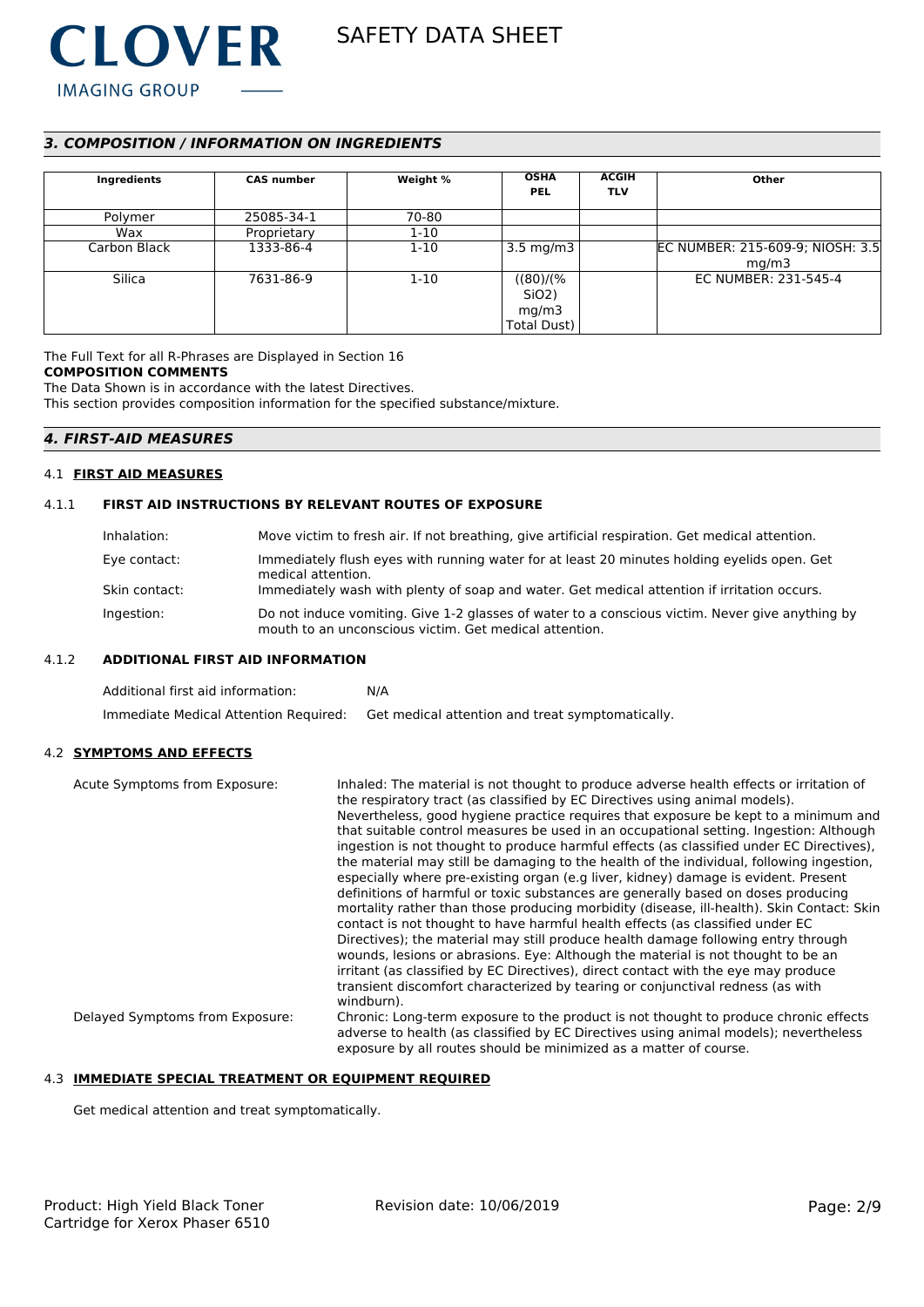### *5. FIRE-FIGHTING MEASURES*

### 5.1 **EXTINGUISHING MEDIA**

Recommended Extinguishing Media: Dry chemical powder, alcohol-resistant foam, carbon dioxide (CO2). Extinguishing Media Not to be Used: N/A

### 5.2 **SPECIAL HAZARD**

Unusual Fire/Explosion Hazards: N/A Extinguishing Media Not to be Used: N/A

#### 5.3 **ADVICE FOR FIRE FIGHTERS**

Avoid inhalation of smoke. Wear protective clothing and wear self-contained breathing apparatus

#### *6. ACCIDENTAL RELEASE MEASURES*

### 6.1 **PERSONAL PRECAUTIONS, PROTECTIVE EQUIPMENT AND EMERGENCY PROCEDURES**

### 6.1.1 **PRECAUTIONS FOR NON-EMERGENCY PERSONNEL**

Wear chemical goggles and chemical resistant gloves.

### 6.1.2 **ADDITIONAL FIRST AID INFORMATION**

N/A

### 6.1.3 **PERSONAL PROTECTION**

Wear personal protective equipment as described in Section 8.

#### 6.2 **ENVIRONMENTAL PRECAUTIONS**

Regulatory Information: Keep product out of sewers and watercourses.

#### 6.3 **METHODS AND MATERIAL FOR CONTAINMENT AND CLEANUP**

Spill or Leak Cleanup Procedures: Use appropriate tools to put the splash solid in suitable container for recovery or disposal.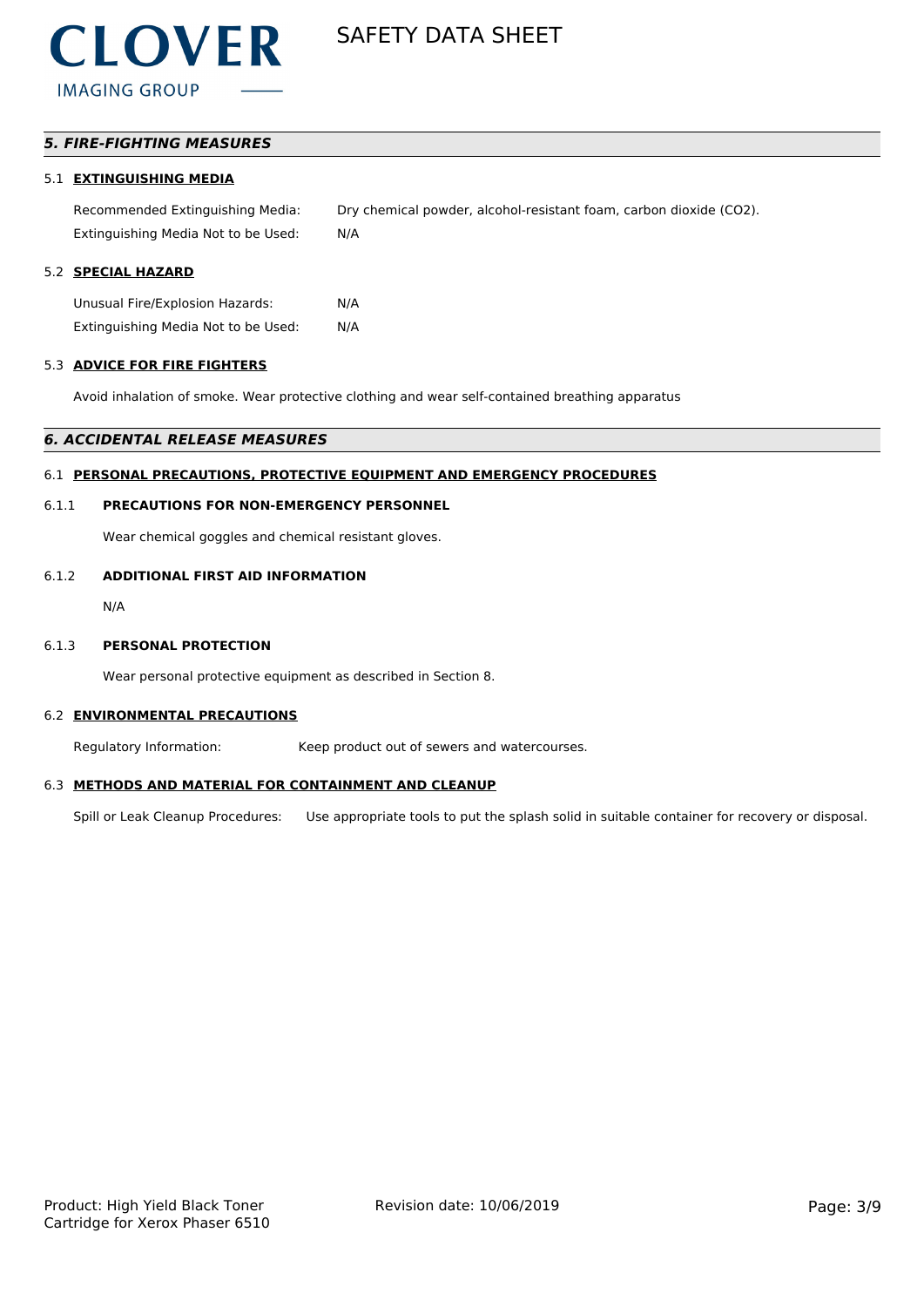### *7. HANDLING AND STORAGE*

#### 7.1 **PRECAUTIONS FOR SAFE HANDLING**

Recommendations for Handling: No special precautions when used as intended. Keep containers closed. If toner, avoid creating dust. Keep away from ignition sources. Advice on General Hygiene: Never eat, drink or smoke in work areas. Practice good personal hygiene after using this material, especially before eating, drinking, smoking, using the restroom, or applying cosmetics.

#### 7.2 **CONDITIONS FOR SAFE STORAGE**

Avoid high temperatures, >100°F/32°C

#### 7.3 **SPECIFIC END USES**

Printing devices

#### *8. EXPOSURE CONTROLS/PERSONAL PROTECTION*

#### 8.1 **CONTROL PARAMETERS**

The best protection is to enclose operations and/or provide local exhaust ventilation at the site of chemical release in order to maintain airborne concentrations of the product below OSHA PELs (See Section 3). Local exhaust ventilation is preferred because it prevents contaminant dispersion into the work area by controlling it at its source.

#### 8.2 **EXPOSURE CONTROLS**

#### **Respiratory protection:**

IMPROPER USE OF RESPIRATORS IS DANGEROUS. Seek professional advice prior to respirator selection and use. Follow OSHA respirator regulations (29 CFR 1910.134 and 1910.137) and, if necessary, wear a NIOSH approved respirator. Select respirator based on its suitability to provide adequate worker protection for given work conditions, levels of airborne contamination, and sufficient levels of oxygen.

#### **Eye/Face Protection:**

Contact lenses are not eye protective devices. Appropriate eye protection must be worn instead of, or in conjunction with contact lenses.

#### **Hand/Skin Protection:**

For emergency or non-routine operations (cleaning spills, reactor vessels, or storage tanks), wear an SCBA. WARNING! Air purifying respirators do not protect worker in oxygen deficient atmospheres.

#### **Additional Protection:**

N/A

#### **Protective Clothing and Equipment:**

Wear chemically protective gloves, boots, aprons, and gauntlets to prevent prolonged or repeated skin contact. Wear splashproof chemical goggles and face shield when working with liquid, unless full face piece respiratory protection is worn.

#### **Safety Stations:**

Make emergency eyewash stations, safety/quick-drench showers, and washing facilities available in work area.

#### **Contaminated Equipment:**

Separate contaminated work clothes from street clothes. Launder before reuse. Remove material from your shoes and clean personal protective equipment. Never take home contaminated clothing.

#### **Comments:**

Never eat, drink or smoke in work areas. Practice good personal hygiene after using this material, especially before eating, drinking, smoking, using the restroom, or applying cosmetics.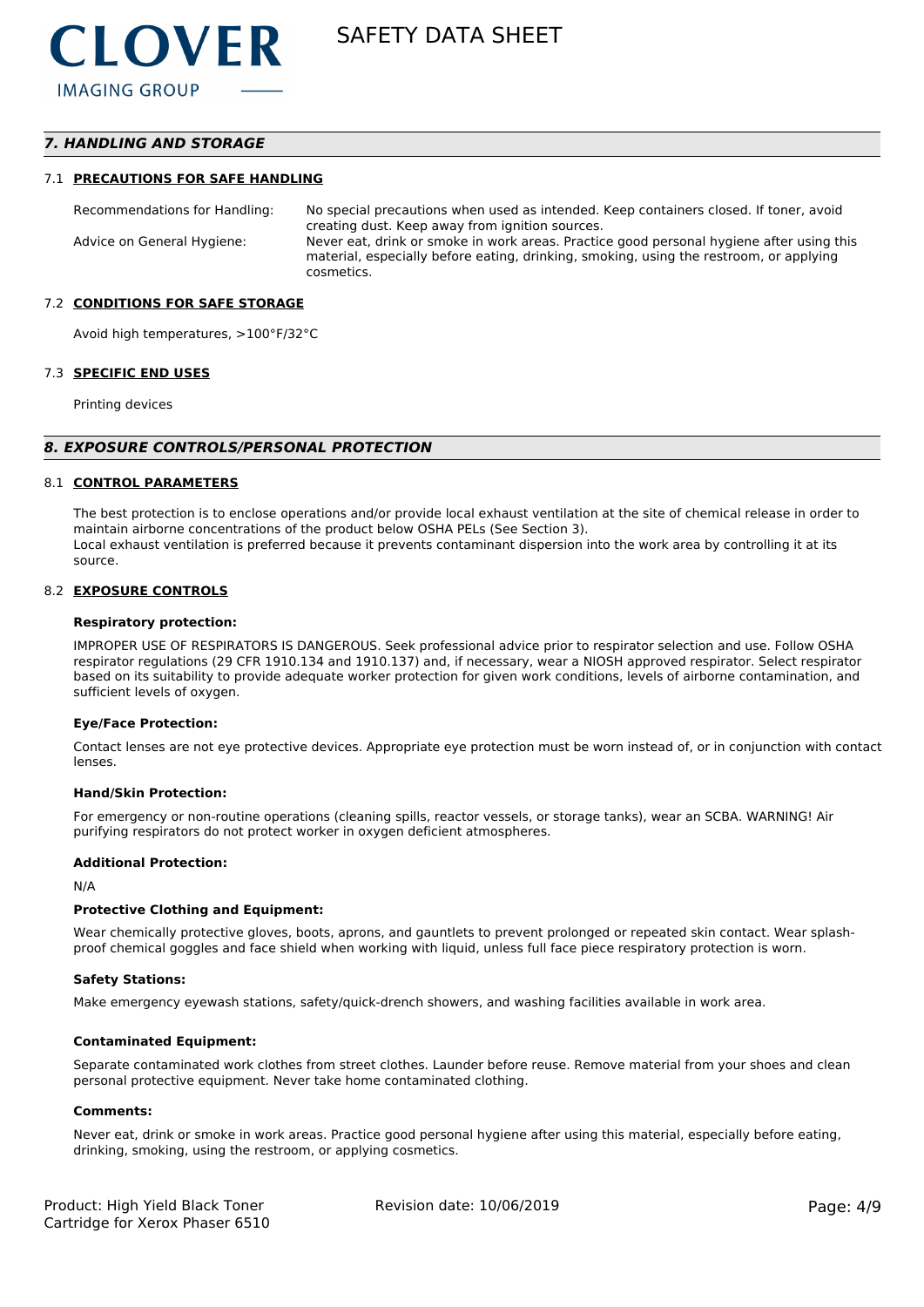### *9. PHYSICAL AND CHEMICAL PROPERTIES*

### 9.1 **DETAIL INFORMATION**

| Physical state:            | APPEARANCE: Black solid. |
|----------------------------|--------------------------|
| Color:                     | Black                    |
| Odor:                      | N/A                      |
| Odor threshold:            | N/A                      |
|                            |                          |
| Boiling point:             | N/A                      |
| Melting point:             | N/A                      |
| Flash point:               | N/A                      |
| <b>Explosion limits:</b>   | N/A                      |
| Relative density:          | N/A                      |
| Auto-ignition temperature: | N/A                      |

### 9.2 **OTHER INFORMATION**

N/A

## *10. CHEMICAL STABILITY AND REACTIVITY*

### 10.1 **Reactivity:**

| <b>Reactivity Hazards:</b><br>Data on Mixture Substances: | None<br>None                                                                                                   |
|-----------------------------------------------------------|----------------------------------------------------------------------------------------------------------------|
| 10.2 Chemical Stability:                                  | The product is stable. Under normal conditions of storage and use, hazardous<br>polymerization will not occur. |
| 10.3 Hazardous Polymerization:                            | Stable under conditions of normal use.                                                                         |
| 10.4 Conditions to Avoid:                                 | Keep away from heat, flame, sparks and other ignition sources.                                                 |
| 10.5 Incompatible Materials:                              | Strong oxidizing materials                                                                                     |
| 10.6 Hazardous Decomposition:                             | Will not occur.                                                                                                |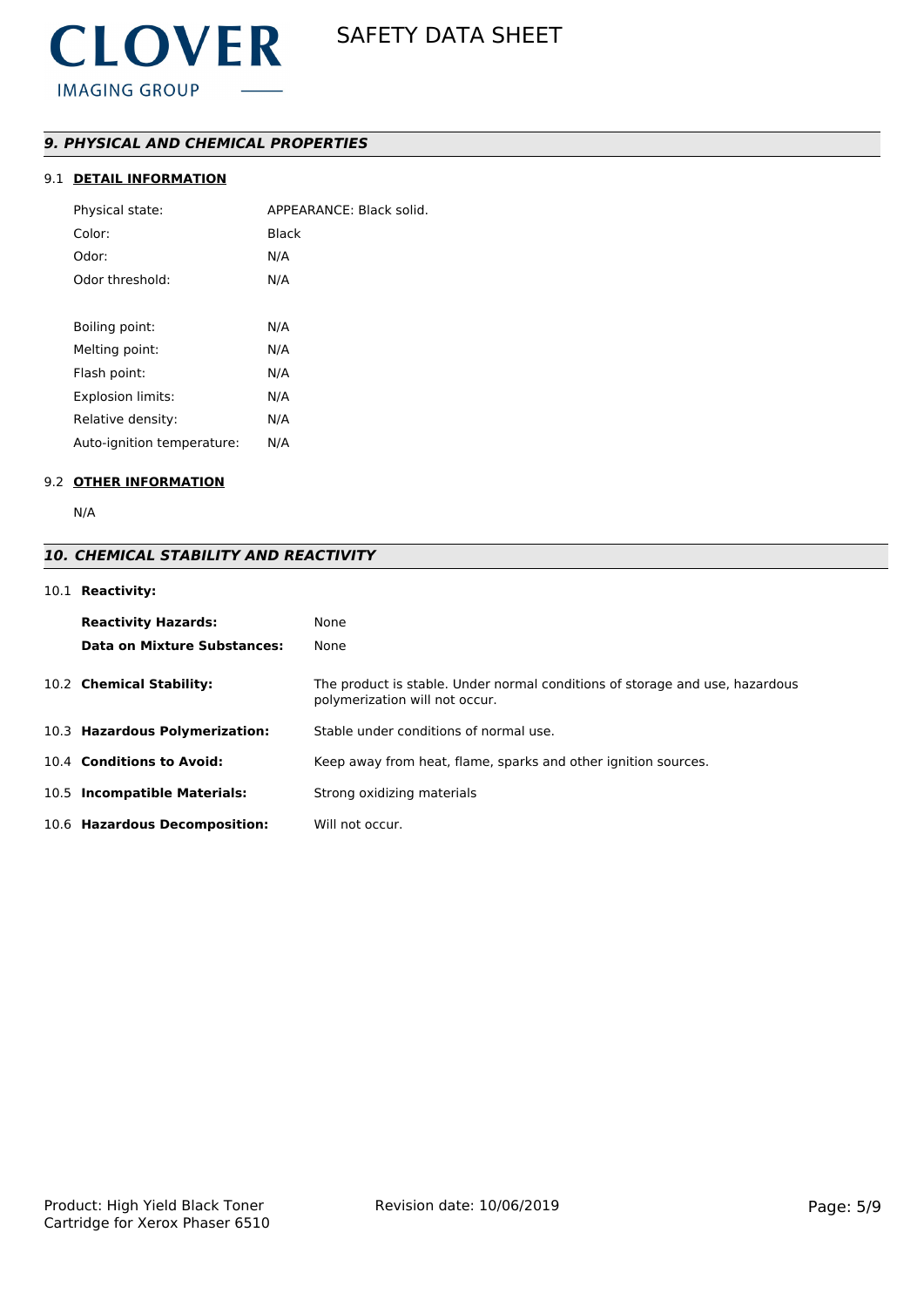

### *11. INFORMATION ON TOXICOLOGICAL EFFECT*

| <b>Mixtures:</b>                   | N/A |
|------------------------------------|-----|
| <b>Acute Toxicity:</b>             | N/A |
| <b>Skin Corrosion/Irritation:</b>  | N/A |
| <b>Serious Eye Damage:</b>         | N/A |
| <b>Inhalation:</b>                 | N/A |
| <b>Sensitization:</b>              | N/A |
| <b>Mutagenicity:</b>               | N/A |
| Carcinogenicity:                   | N/A |
| <b>Reproductive Toxicity:</b>      | N/A |
| <b>STOT - Single Exposure:</b>     | N/A |
| <b>STOT - Multiple Exposure:</b>   | N/A |
| Ingestion:                         | N/A |
| <b>Hazard Class Information:</b>   | N/A |
| <b>Mixture on Market Data:</b>     | N/A |
| Symptoms:                          | N/A |
| <b>Delayed/Immediate Effects:</b>  | N/A |
| <b>Test Data on Mixture:</b>       | N/A |
| <b>Not Meeting Classification:</b> | N/A |
| <b>Routes of Exposure:</b>         | N/A |
| <b>Interactive Effects:</b>        | N/A |
| <b>Absence of Specific Data:</b>   | N/A |
| Mixture vs Substance Data:         | N/A |

### *12. ECOLOGICAL INFORMATION*

| 12.1 <b>Eco toxicity:</b>           | N/A |  |  |
|-------------------------------------|-----|--|--|
| 12.2 Degradability:                 | N/A |  |  |
| 12.3 Bioaccumulation Potential: N/A |     |  |  |
| 12.4 Mobility in Soil:              | N/A |  |  |
| 12.5 PBT & vPvB Assessment:         | N/A |  |  |
| 12.6 Other Adverse Effects:         | N/A |  |  |
|                                     |     |  |  |

### *13. DISPOSAL CONSIDERATIONS*

#### **Disposal Information:**

 Dispose of product in accordance with local authority regulations. Empty container retains product residue.

### **Physical/Chemical Properties that affect Treatment:**

Symbol: This product is not classified as dangerous

Risk Phrases: This product is not classified according to the federal, state and local environmental regulations.

#### **Waste Treatment Information:**

If toner, do not shred toner cartridge, unless dust-explosion prevention measures are taken. Finely dispersed particles may form explosive mixtures in air. Dispose of in compliance with federal, state, and local regulations.

#### **Personal Protection Required:**

N/A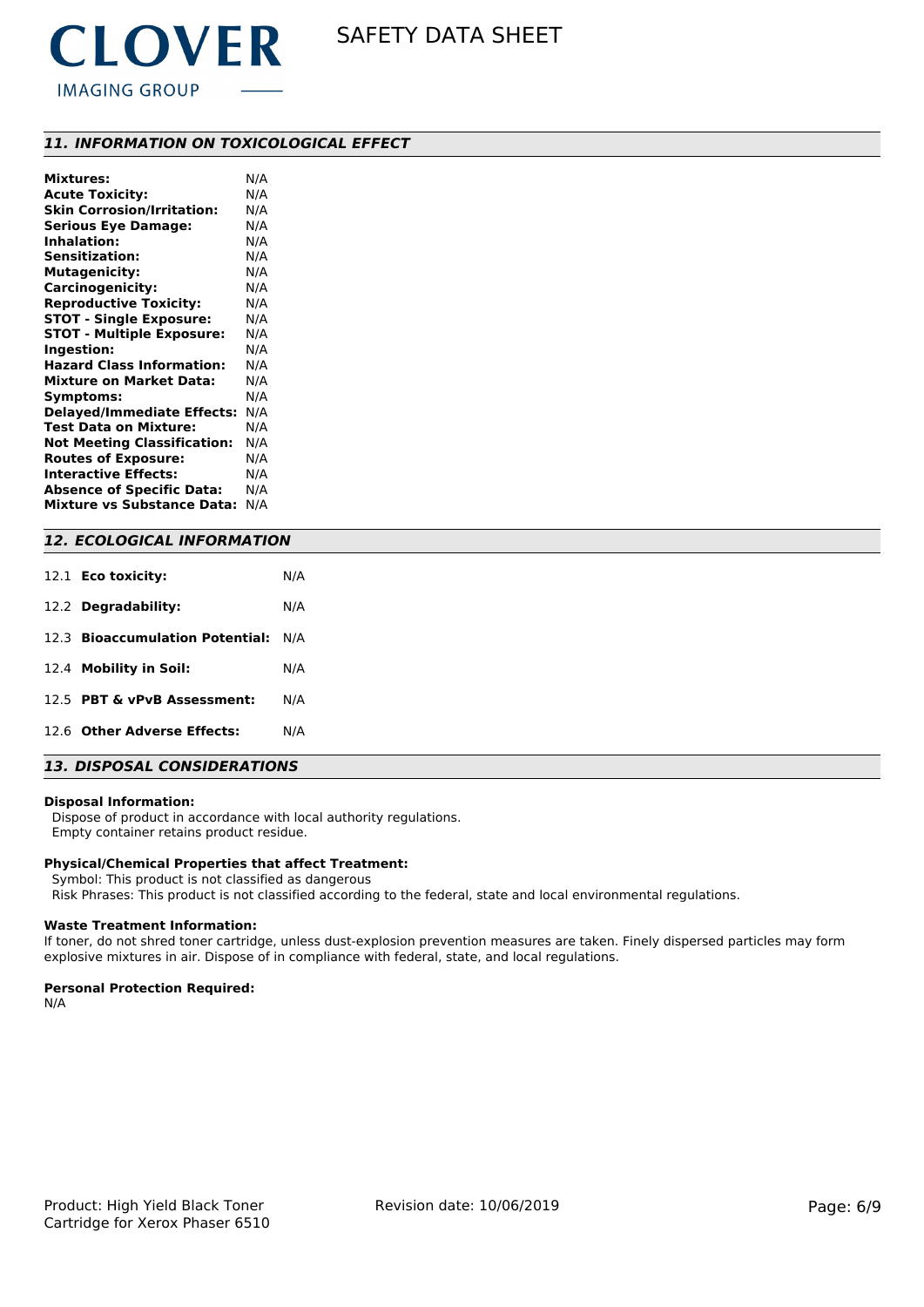

| <b>14. TRANSPORT INFORMATION</b> |     |
|----------------------------------|-----|
| 14.1 <b>ID Number:</b>           | N/A |
| 14.2 Shipping Name:              | N/A |
| 14.3 Hazard Class:               | N/A |
| 14.4 Packing Group:              | N/A |
| 14.5 Environmental Hazards:      | N/A |
| 14.6 User Precautions:           | N/A |
| 14.7 Bulk Transport:             | N/A |

### *15. REGULATORY INFORMATION*

15.1 **Regulatory Information:** This safety datasheet is in compliance with the following EU legislation and its adaptations - as far as applicable-67/548/EEC,1999/45/EC, Regulation (EC) No 1272/2008, Regulation (EC) No 1907/2006,98/24/EC, 92/85/EEC,94/33/EC,91/689/EEC and 1999/13/EC.

**EPA Regulatory Information:** N/A

**CERCLA Reportable Quantity:** N/A

#### 15.2 **Superfund Information:**

**Hazard Categories:**

**Immediate:** N/A

**Delayed:** N/A

**Fire:** N/A

**Pressure:** N/A

**Reactivity:** May react with strong acid, alkali, oxidizing agents and incompatible materials.

#### **Section 302 - Extremely Hazardous:** N/A

**Section 311 - Hazardous:** N/A

- 15.3 **State Regulations:** N/A
- 15.4 **Other Regulatory Information:** N/A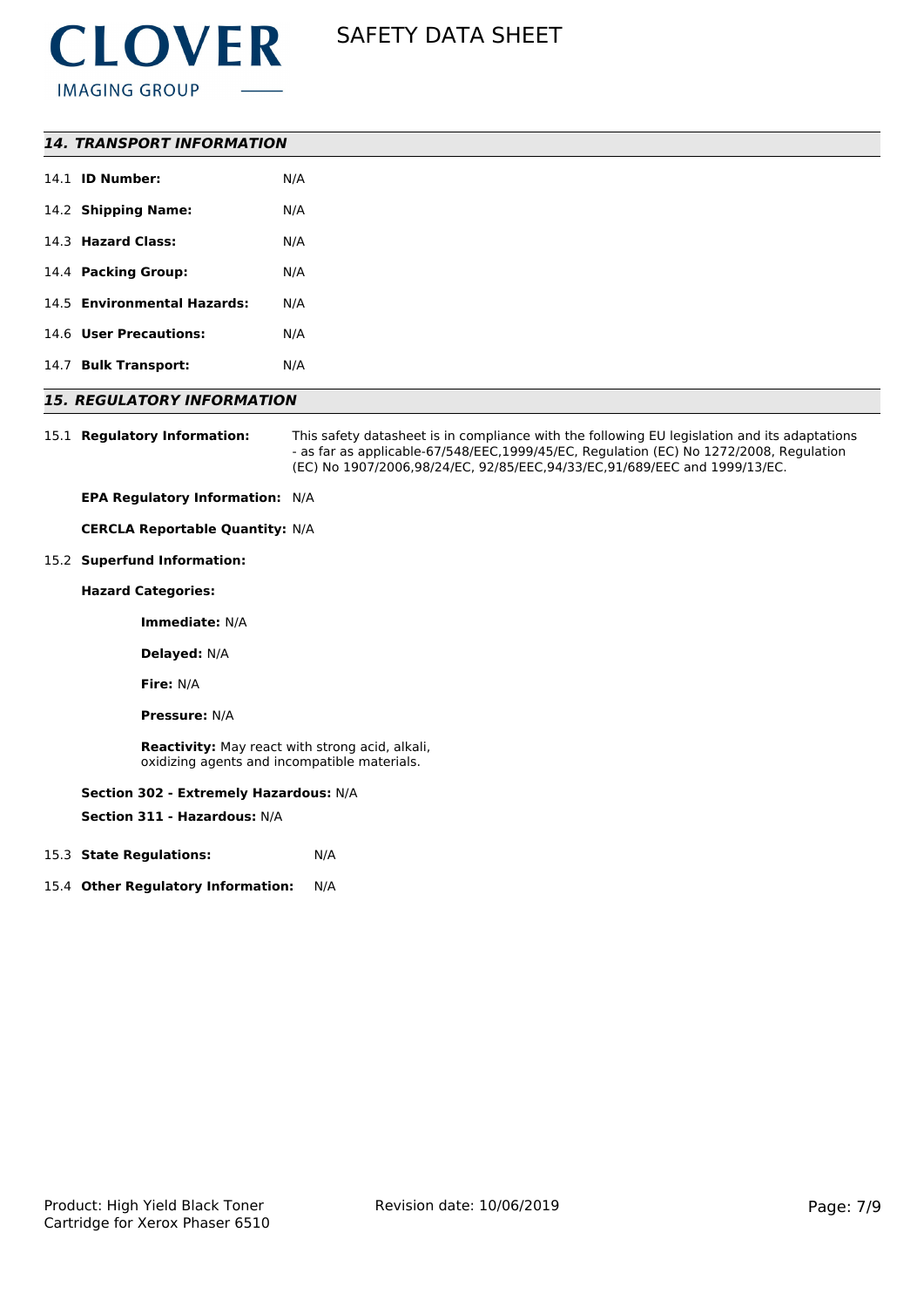

### *16. OTHER INFORMATION*

| <b>General Comments:</b>          | This information is based on our current knowledge. It should not therefore be construed as<br>guaranteeing specific properties of the products as described or their suitability for a particular<br>application |
|-----------------------------------|-------------------------------------------------------------------------------------------------------------------------------------------------------------------------------------------------------------------|
| <b>Creation Date of this SDS:</b> | 08/11/2020                                                                                                                                                                                                        |